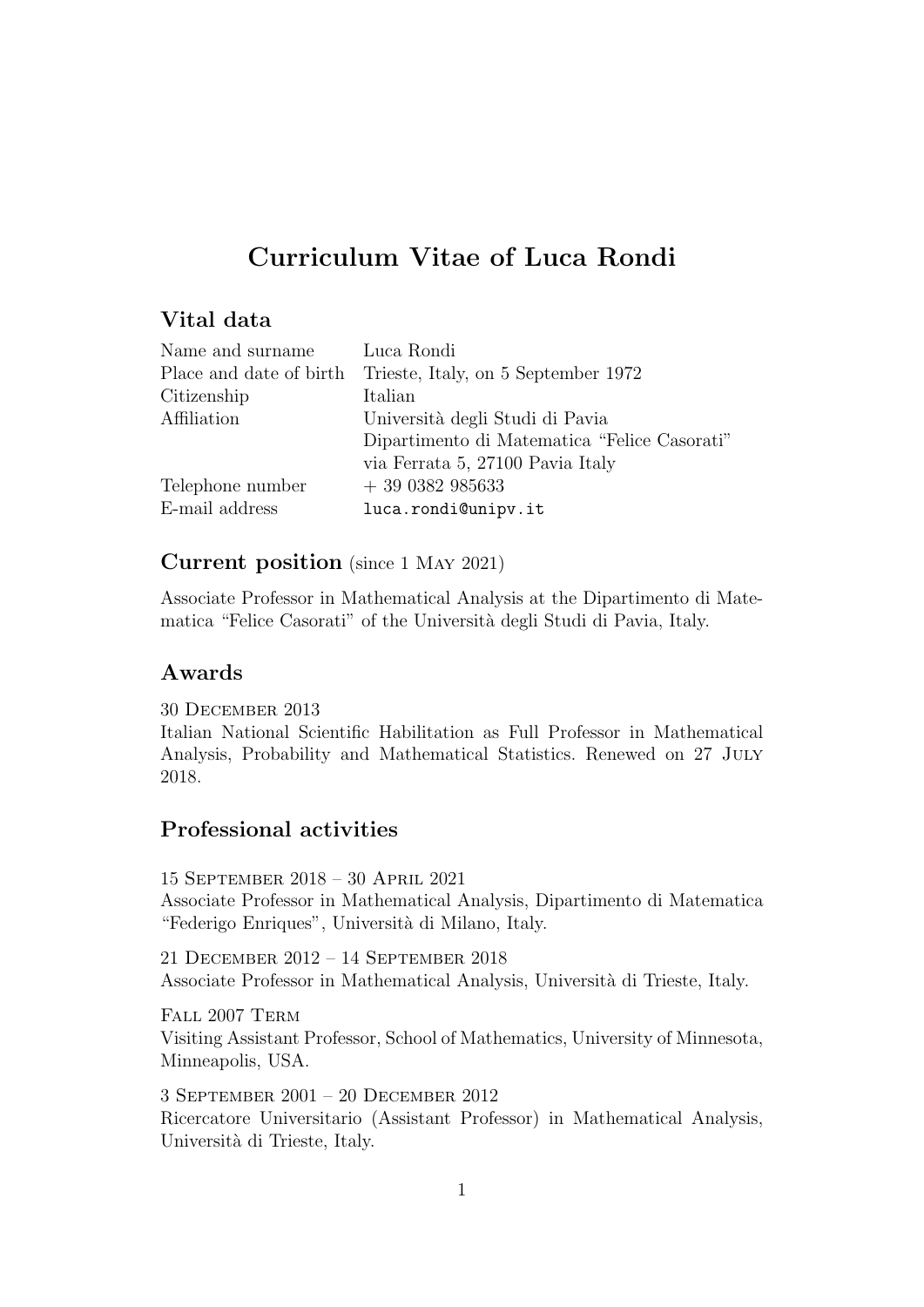28 August 2000 – 27 May 2001

Dunham Jackson Assistant Professor, School of Mathematics, University of Minnesota, Minneapolis, USA.

November 1999 – June 2000

Postdoc research assistant, Institut für Industriemathematik, Johannes Kepler Universität of Linz, Austria.

# Education

22 October 1999 Ph.D. in Mathematics, SISSA, Trieste, Italy. Ph.D. thesis: Uniqueness and Optimal Stability for the Determination of Multiple Defects by Electrostatic Measurements. Supervisor: Professor Giovanni Alessandrini.

November 1996 – October 1999

Ph.D. program in Mathematics, Scuola Internazionale Superiore di Studi Avanzati (SISSA), Trieste, Italy.

13 March 1996

Degree in Mathematics (summa cum laude), Università di Trieste, Italy. Degree thesis: Stabilità per il problema inverso dei crack in un corpo non omogeneo.

Supervisor: Professor Giovanni Alessandrini.

# Publications list

- 1) G. Alessandrini and L. Rondi, Stable determination of a crack in a planar inhomogeneous conductor, SIAM J. Math. Anal. 30 (1998) 326–340.
- 2) L. Rondi, Uniqueness and stability for the determination of boundary defects by electrostatic measurements, Proc. Roy. Soc. Edinburgh Sect. A 130 (2000) 1119–1151.
- 3) L. Rondi, Optimal stability estimates for the determination of defects by electrostatic measurements, Inverse Problems 15 (1999) 1193–1212.
- 4) G. Alessandrini and L. Rondi, Optimal stability for the inverse problem of multiple cavities, J. Differential Equations 176 (2001) 356–386.
- 5) L. Rondi and F. Santosa, Enhanced Electrical Impedance Tomography via the Mumford-Shah Functional, ESAIM Control Optim. Calc. Var. 6 (2001) 517–538.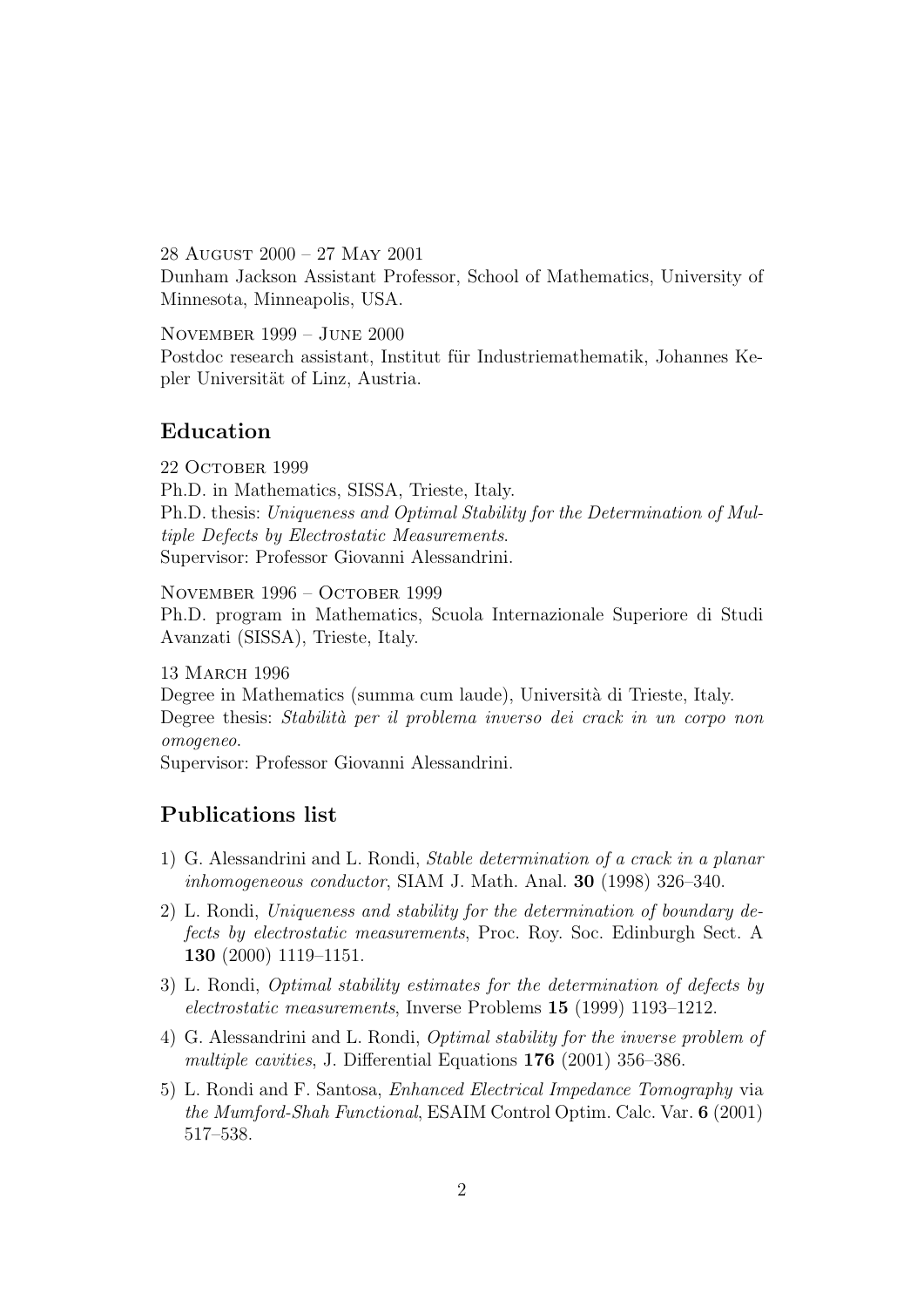- 6) L. Rondi, Uniqueness for the determination of sound-soft defects in an inhomogeneous planar medium by acoustic boundary measurements, Trans. Amer. Math. Soc. 355 (2003) 213–239.
- 7) M. Di Cristo and L. Rondi, Examples of exponential instability for inverse inclusion and scattering problems, Inverse Problems 19 (2003) 685–701.
- 8) L. Rondi, Unique determination of non-smooth sound-soft scatterers by finitely many far-field measurements, Indiana Univ. Math. J. 52 (2003) 1631–1662.
- 9) G. Alessandrini, L. Del Piero and L. Rondi, Stable determination of corrosion by a single electrostatic boundary measurement, Inverse Problems 19 (2003) 973–984.
- 10) G. Alessandrini and L. Rondi, Determining a sound-soft polyhedral scatterer by a single far-field measurement, Proc. Amer. Math. Soc. 133 (2005) 1685–1691.
- 11) L. Rondi, Optimal stability of reconstruction of plane Lipschitz cracks, SIAM J. Math. Anal. 36 (2005) 1282–1292.
- 12) M. Di Cristo, L. Rondi and S. Vessella, Stability properties of an inverse parabolic problem with unknown boundaries, Ann. Mat. Pura Appl. (4) 185 (2006) 223–255.
- 13) L. Rondi, A remark on a paper by Alessandrini and Vessella, Adv. in Appl. Math. 36 (2006) 67–69.
- 14) L. Rondi, Unique continuation from Cauchy data in unknown non-smooth domains, Ann. Sc. Norm. Super. Pisa Cl. Sci. (5) 5 (2006) 189–218.
- 15) L. Rondi, A variational approach to the reconstruction of cracks by boundary measurements, J. Math. Pures Appl. (9) 87 (2007) 324–342.
- 16) M. Di Cristo and L. Rondi, Exponential instability for inverse elliptic problems with unknown boundaries, J. Phys.: Conf. Ser. 73 (Inverse Problems in Applied Sciences — towards breakthrough) (2007) 012005 (18 pp).
- 17) L. Rondi, Stable determination of sound-soft polyhedral scatterers by a single measurement, Indiana Univ. Math. J. 57 (2008) 1377–1408.
- 18) L. Rondi, Reconstruction in the inverse crack problem by variational methods, European J. Appl. Math. 19 (2008) 635–660.
- 19) L. Rondi, On the regularization of the inverse conductivity problem with discontinuous conductivities, Inverse Probl. Imaging 2 (2008) 397–409.
- 20) G. Alessandrini, L. Rondi, E. Rosset and S. Vessella, The stability for the Cauchy problem for elliptic equations, Inverse Problems 25 (2009) 123004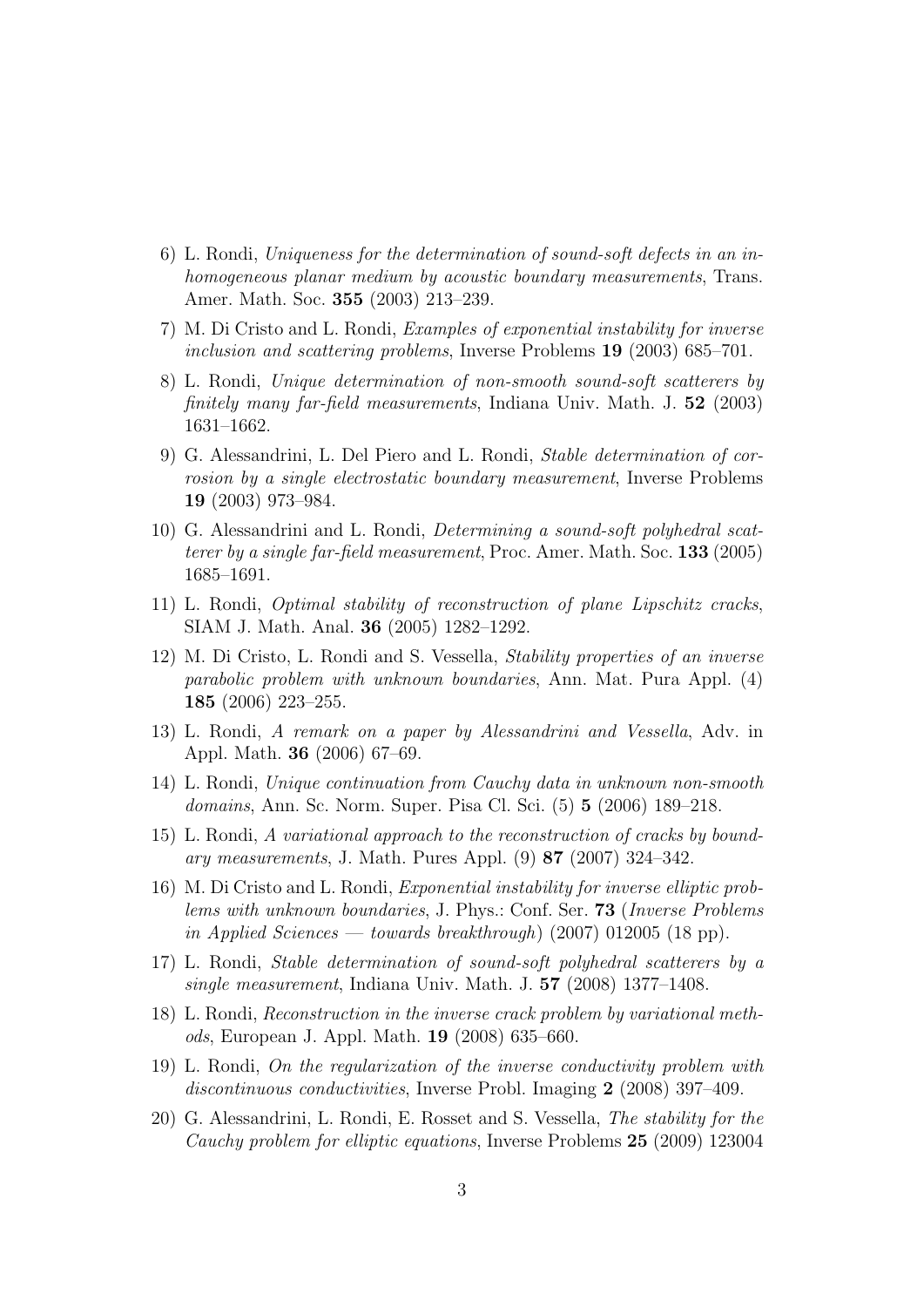(47pp).

- 21) L. Rondi, Reconstruction of material losses by perimeter penalization and phase-field methods, J. Differential Equations 251 (2011) 150–175.
- 22) L. Rondi and F. Santosa, Analysis of an Inverse Problem Arising in Photolithography, Math. Models Methods Appl. Sci. 22 (2012) 1150026 (30pp).
- 23) W. Ring and L. Rondi, Reconstruction of cracks and material losses by perimeter-like penalizations and phase-field methods: numerical results, Interfaces Free Bound. 13 (2011) 353–371.
- 24) G. Menegatti and L. Rondi, Stability for the acoustic scattering problem for sound-hard scatterers, Inverse Probl. Imaging 7 (2013) 1307–1329.
- 25) J. Li, H. Liu, L. Rondi and G. Uhlmann, Regularized Transformation-Optics Cloaking for the Helmholtz Equation: From Partial Cloak to Full Cloak, Comm. Math. Phys. 335 (2015) 671–712.
- 26) L. Rondi and M. Sini, Stable determination of a scattered wave from its far-field pattern: the high frequency asymptotics, Arch. Ration. Mech. Anal. 218 (2015) 1–54.
- 27) L. Rondi, Continuity properties of Neumann-to-Dirichlet maps with respect to the H-convergence of the coefficient matrices, Inverse Problems 31 (2015) 045002 (24pp).
- 28) L. Rondi, F. Santosa and Z. Wang, A variational approach to the inverse photolithography problem, SIAM J. Appl. Math. 76 (2016) 110–137.
- 29) H. Liu, M. Petrini, L. Rondi and J. Xiao, Stable determination of soundhard polyhedral scatterers by a minimal number of scattering measurements, J. Differential Equations 262 (2017) 1631–1670.
- 30) L. Rondi, A Friedrichs-Maz'ya inequality for functions of bounded variation, Math. Nachr. 290 (2017) 1830–1839.
- 31) L. Rondi, Discrete approximation and regularisation for the inverse conductivity problem, Rend. Istit. Mat. Univ. Trieste 48 (2016) 315–352.
- 32) H. Liu, L. Rondi and J. Xiao, Mosco convergence for  $H(\text{curl})$  spaces, higher integrability for Maxwell's equations, and stability in direct and inverse EM scattering problems, J. Eur. Math. Soc. (JEMS) 21 (2019) 2945–2993.
- 33) M. G. Mora, L. Rondi and L. Scardia, The equilibrium measure for a nonlocal dislocation energy, Comm. Pure Appl. Math. 72 (2019) 136–158.
- 34) J. A. Carrillo, J. Mateu, M. G. Mora, L. Rondi, L. Scardia and J. Verdera,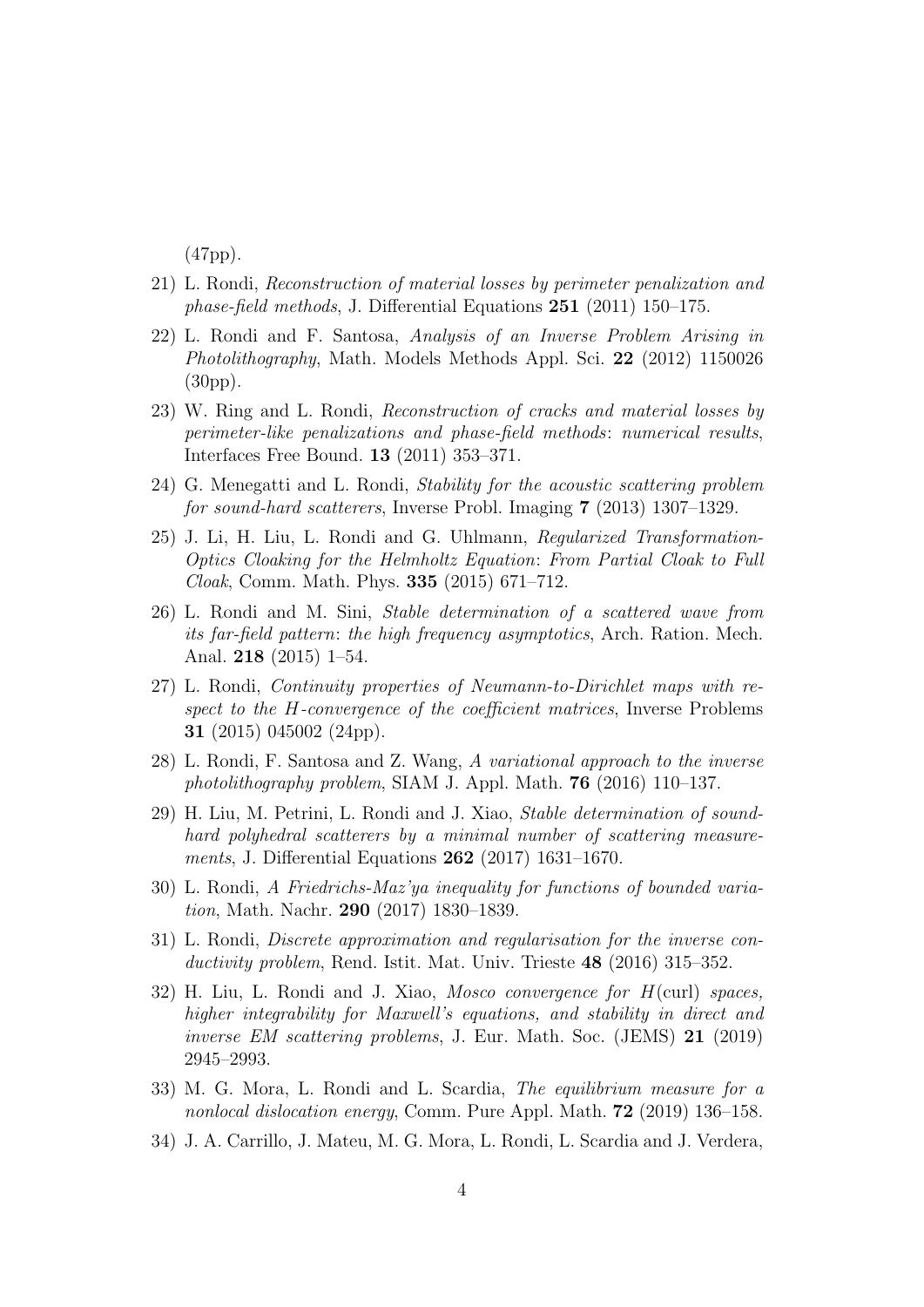The ellipse law: Kirchhoff meets dislocations, Comm. Math. Phys. 373 (2020) 507–524.

- 35) K. Modin, A. Nachman and L. Rondi, A Multiscale Theory for Image Registration and Nonlinear Inverse Problems, Adv. Math. 346 (2019) 1009– 1066.
- 36) M. Di Cristo and L. Rondi, The distance from the boundary in a Riemannian manifold: regularity up to a conformal change of the metric, Indiana Univ. Math. J. 70 (2021) 1283–1302.
- 37) M. Di Cristo and L. Rondi, Interior decay of solutions to elliptic equations with respect to frequencies at the boundary, Indiana Univ. Math. J. 70 (2021) 1303–1334.
- 38) J. A. Carrillo, J. Mateu, M. G. Mora, L. Rondi, L. Scardia and J. Verdera, The equilibrium measure for an anisotropic nonlocal energy, Calc. Var. Partial Differential Equations 60 (2021) 109 (28pp).
- 39) J. Mateu, M. G. Mora, L. Rondi, L. Scardia and J. Verdera, A maximumprinciple approach to the minimisation of a nonlocal dislocation energy, Mathematics in Engineering 2 (Special issue Variational Models in Elasticity)  $(2020)$  253–263.
- 40) J. Mateu, M. G. Mora, L. Rondi, L. Scardia and J. Verdera, Explicit minimisers of some nonlocal anisotropic energies: a short proof, Izv. Math. 85 (2021) 468–482.
- 41) L. Rondi, E. Sincich and M. Sini, Stable determination of a rigid scatterer in elastodynamics, SIAM J. Math. Anal. 53 (2021) 2660–2689.
- 42) A. Felisi and L. Rondi, Full discretization and regularization for the Calderón problem, preprint 2021.

### Research interests

Partial differential equations

Inverse problems

Scattering problems

Calculus of Variations

# Long visits for scientific collaboration

IMA, University of Minnesota, Minneapolis, USA (20 April – 2 June 1999)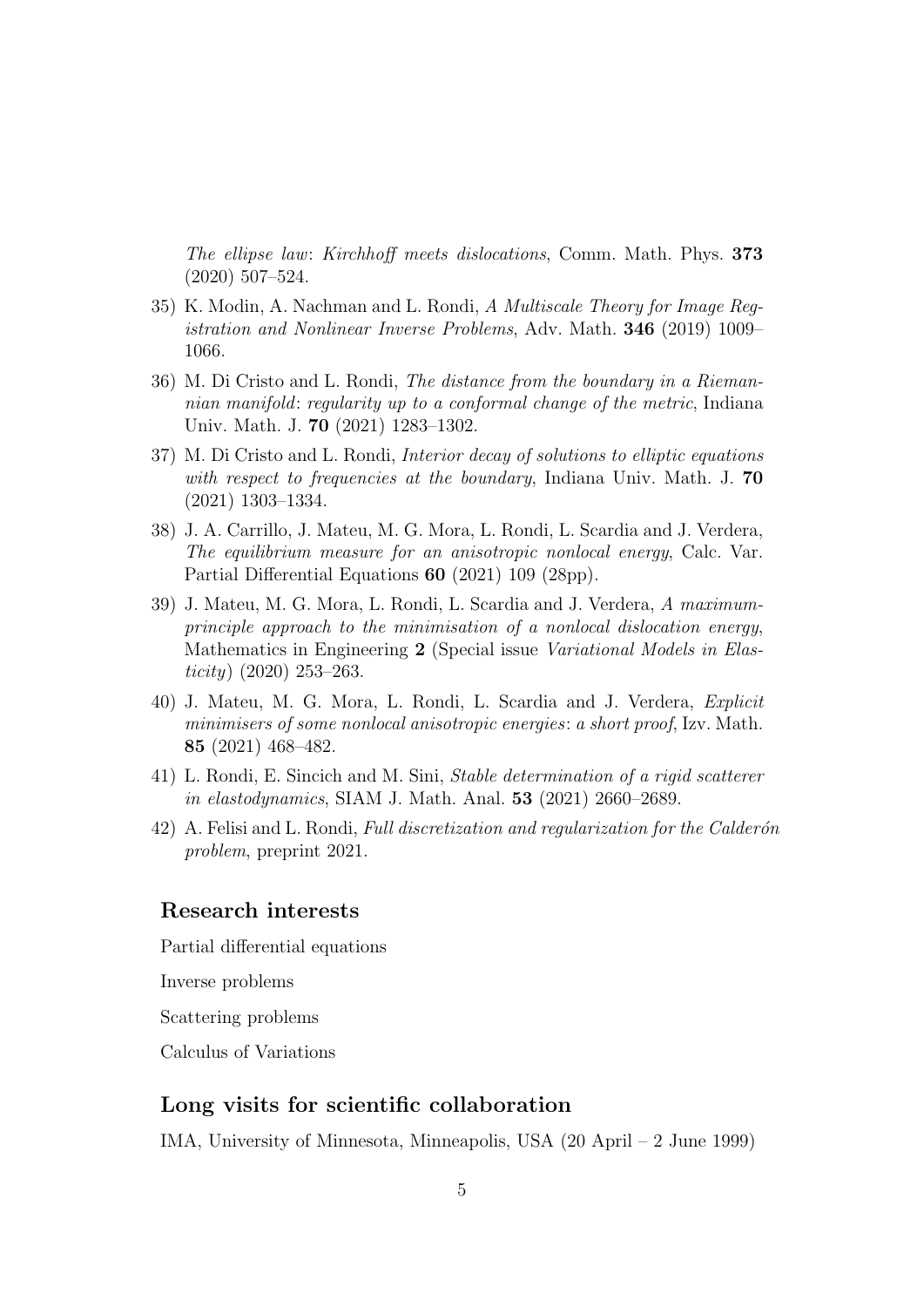Hokkaido University, Sapporo, Japan (31 January – 9 February 2002) IMA, University of Minnesota, Minneapolis, USA (23 April – 4 May 2007) MSRI, Berkeley, USA (8 November 2010 – 8 December 2010) University of California Irvine, Irvine, USA (4 – 16 March 2012) Institut Mittag-Leffler, Stockholm, Sweden (1 – 11 May 2013) University of Bath, UK (26 February – 11 March 2017)

# Grants and funding of research projects

### Individual grants and coordination of research projects

Annual individual research project Identificazione e ottimizzazione di frontiere funded by the Università di Trieste through Progetto Giovani Ricercatori – year 2001.

Coordinator of the 2008 annual research project Metodi variazionali applicati a problemi inversi funded by GNAMPA, INdAM, Italy.

Coordinator of the 2009 annual research project Misurazioni di tipo ottimale per la stabilità di problemi inversi funded by GNAMPA, INdAM, Italy.

Coordinator of the 2011 annual research project Problemi inversi per le equazioni alle derivate parziali funded by GNAMPA, INdAM, Italy.

18 months individual research project Analisi di problemi inversi funded by the Università di Trieste through Finanziamento per Ricercatori di Ateneo – FRA 2009.

Coordinator of the 2017 annual research project Analisi di problemi inversi: stabilità e ricostruzione funded by GNAMPA, INdAM, Italy.

Coordinator of the 2019 annual research project *Proprietà delle soluzioni di* equazioni alle derivate parziali e applicazioni ai problemi inversi funded by GNAMPA, INdAM, Italy.

#### Travel grants

Travel grant to participate to the Workshop "Dirichlet-to-Neumann Maps: Spectral Theory, Inverse Problems and Applications", held in Oaxaca, Mexico, 29 May – 3 June 2016, funded by GNAMPA, INdAM, Italy.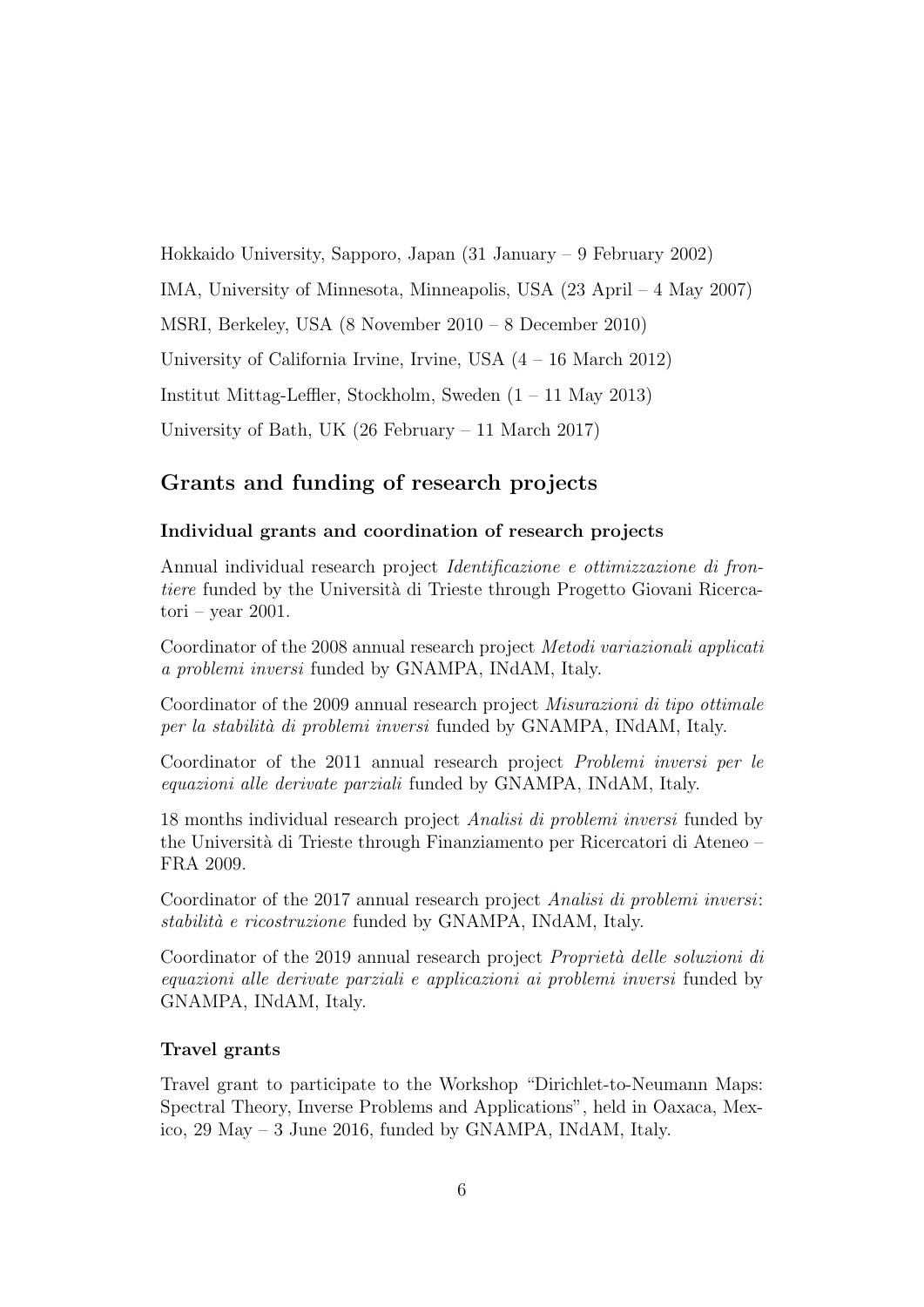Travel grant to participate to the Workshop "Reconstruction Methods for Inverse Problems", held in Banff, Canada, 23 – 28 June 2019, funded by GNAMPA, INdAM, Italy.

### Participation to research projects

Two-years research project PRIN 2002 Problemi inversi per equazioni alle derivate parziali, coordinator Prof. Giovanni Alessandrini, funded by Ministero dell'Istruzione, dell'Università e della Ricerca, Italy.

Two-years research project PRIN 2004 Analisi matematica nei problemi inversi, coordinator Prof. Giovanni Alessandrini, funded by Ministero dell'Istruzione, dell'Università e della Ricerca, Italy.

Two-years research project PRIN 2006 Problemi al contorno inversi, coordinator Prof. Giovanni Alessandrini, funded by Ministero dell'Università e della Ricerca, Italy.

Two-years research project PRIN 2008 Analisi Matematica nei Problemi Inversi per le Applicazioni, coordinator Prof. Giovanni Alessandrini, funded by Ministero dell'Istruzione, dell'Università e della Ricerca, Italy.

2012 annual research project Problemi inversi con frontiere incognite, coordinator Dr. Eva Sincich, funded by GNAMPA, INdAM, Italy.

Two-years research project Problemi inversi, coordinator Prof. Giovanni Alessandrini, funded by the Università di Trieste, through Fondo per la Ricerca di Ateneo – FRA 2012.

2014 annual research project Problemi Inversi per Equazioni e Sistemi alle Derivate Parziali, coordinator Dr. Michele Di Cristo, funded by GNAMPA, INdAM, Italy.

Two-years research project Problemi inversi per PDE, unicità, stabilità, al*goritmi*, coordinator Prof. Giovanni Alessandrini, funded by the Università di Trieste through Fondo per la Ricerca di Ateneo – FRA 2014.

2015 annual research project Problemi al contorno inversi e sovradeterminati per equazioni alle derivate parziali, coordinator Prof. Edi Rosset, funded by GNAMPA, INdAM, Italy.

2016 annual research project Problemi Inversi per Equazioni Differenziali, coordinator Prof. Michele Di Cristo, funded by GNAMPA, INdAM, Italy.

Two-years research project *Problemi Inversi*, dalla stabilità alla ricostruzione,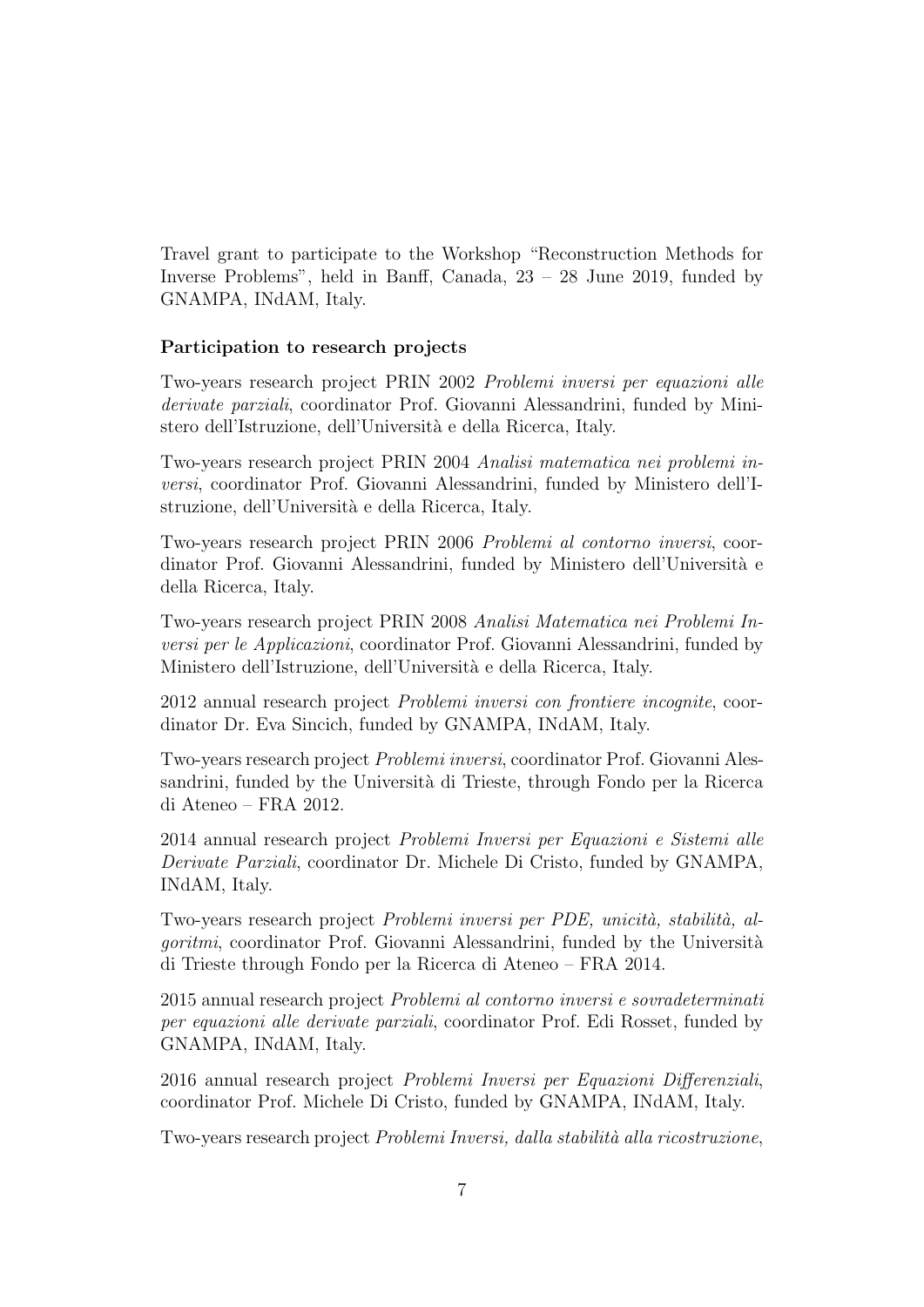coordinator Prof. Giovanni Alessandrini, funded by the Universit`a di Trieste through Fondo per la Ricerca di Ateneo – FRA 2016.

2018 annual research project Problemi inversi per equazioni alle derivate parziali, coordinator Prof. Elisa Francini, funded by GNAMPA, INdAM, Italy.

Three-years research project PRIN 2017 Direct and inverse problems for partial differential equations: theoretical aspects and applications, coordinator Prof. Andrea Cianchi, funded by Ministero dell'Istruzione, dell'Università e della Ricerca, Italy.

### Conferences organization

Minisymposium Discrete-like inverse problems: analysis and numerics at AIP 2009 Conference on Applied Inverse Problems (Wien, Austria, 20 – 24 July 2009), in collaboration with Dr. Michele Di Cristo.

Minisymposium Inverse problems for partial differential equations at SIAM Conference on Analysis of Partial Differential Equations (Miami, USA, 7–10 December 2009).

Minisymposium Unique continuation and inverse problems at AIP 2019 Applied Inverse Problems Conference (Grenoble, France, 8 – 12 July 2019).

### Invited seminars

#### Invited short courses at conferences/schools

Workshop Reconstruction Methods for Inverse Problems (Rome, Italy, 2018, 4 hours course)

2021 International School on Inverse Problems in Geophysics on the shore of the Lario Lake (online, 2021, 2 hours course)

### Invited seminars at conferences

Conference on the Inverse Problem for the identification of discontinuity and related problems (Sapporo, Japan, 2002)

Workshop Complex Analysis and Inverse Problems (Paris, France, 2003)

Third conference on Inverse Problems, Control and Shape Optimization PI- $COF'06$  (Nice, France, 2006)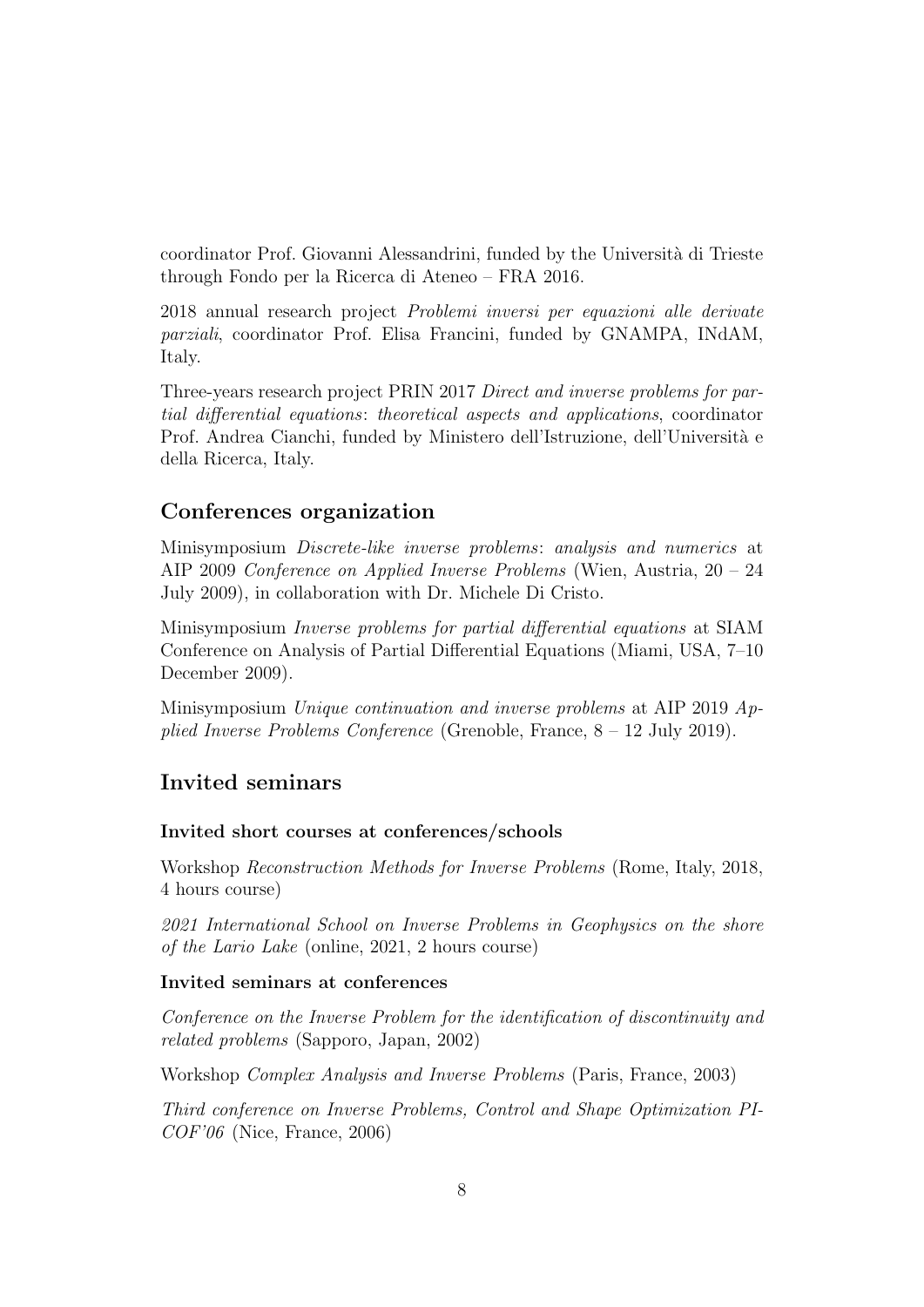Workshop Inverse Problems: Recent Progress and New Challenges (Banff, Canada, 2008)

Conference INDI2011 Interfaces and Discontinuities in Solids, Liquids and Crystals (Gargnano, Italy, 2011)

Workshop Analytic and Geometric Methods in Medical Imaging (Cambridge, UK, 2011)

Conference Perspectives in Phase Space Analysis of Partial Differential Equations (Bertinoro, Italy, 2011)

Conference Differential equations, inverse problems and control theory (Cortona, Italy, 2013)

Inverse Problems Follow-up Meeting (Cambridge, UK, 2014)

Conference PDE's, Inverse Problems and Control Theory (Bologna, Italy, 2014)

Conference Reconstruction and Stability Issues in Inverse Problems (Paris, France, 2015)

Conference New advances in PDE's, Inverse Problems and Control Theory (Parma, Italy, 2015)

Workshop Dirichlet-to-Neumann Maps: Spectral Theory, Inverse Problems and Applications (Oaxaca, Mexico, 2016)

Workshop Mathematical and Numerical Modeling in Optics (Minneapolis, USA, 2016)

Conference Partial Differential Equations and Applications (Bologna, Italy, 2017)

Conference Nonlocal interactions: Dislocations and beyond (Bath, UK, 2018)

Workshop Recent advances in Phase-Field modeling: from Engineering to Biology (Pavia, Italy, 2019)

Workshop Reconstruction Methods for Inverse Problems (Banff, Canada, 2019)

#### Invited seminars at universities and research institutes

University of Minnesota, Minneapolis, USA, 1999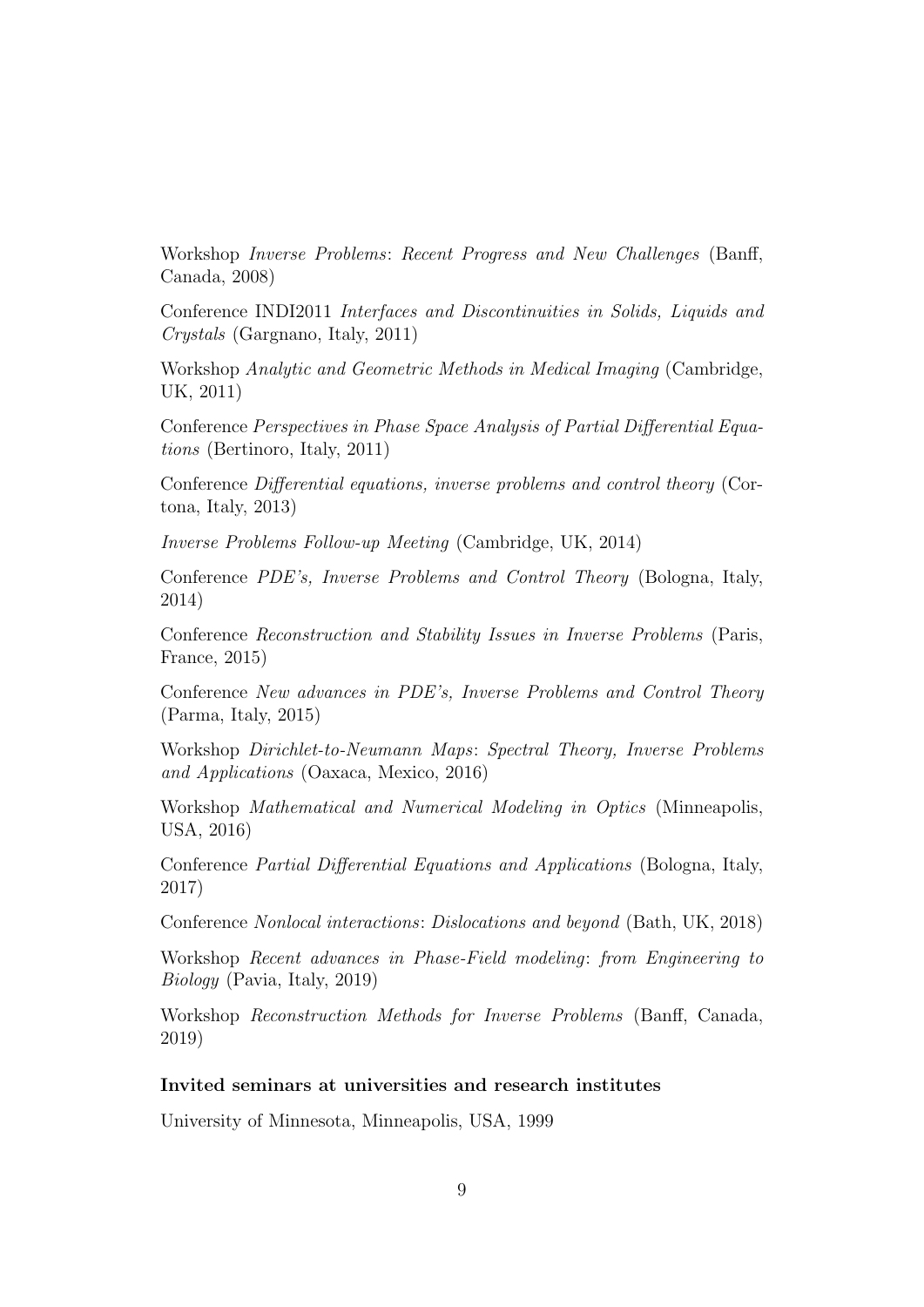Johannes Kepler Universität of Linz, Austria, 1999 Ludwig Maximilians Universität of München, Germany, 1999 University of Tokyo, Japan, 2002 Universit`a degli Studi di Udine, Italy, 2003 Universit`a degli Studi di Firenze, Italy, 2004 Universit`a degli Studi di Roma "La Sapienza", Italy, 2004 INRIA, Sophia Antipolis, France, 2006 Universit`a degli Studi di Firenze, Italy, 2007 University of Minnesota, Minneapolis, USA, 2007 Karl Franzens Universität of Graz, Austria, 2007 University of Minnesota, Minneapolis, USA, 2007 Politecnico di Milano, Italy, 2008 Universit`a degli Studi di Milano, Italy, 2009 Karl Franzens Universität of Graz, Austria, 2009 Mathematical Sciences Research Institute, Berkeley, USA, 2010 Universit`a di Bologna, Italy, 2011 Universit`a degli Studi di Milano, Italy, 2011 University of Minnesota, Minneapolis, USA, 2012 University of California Irvine, Irvine, USA, 2012 University of Primorska, Koper, Slovenia, 2012 Universidad Autónoma de Madrid, Madrid, Spain, 2012 The University of North Carolina at Charlotte, USA, 2012 Johann Radon Institute for Computational and Applied Mathematics (RI-CAM), Linz, Austria, 2013 Universität Würzburg, Germany, 2013 Ecole Polytechnique, Palaiseau, France, 2013 ´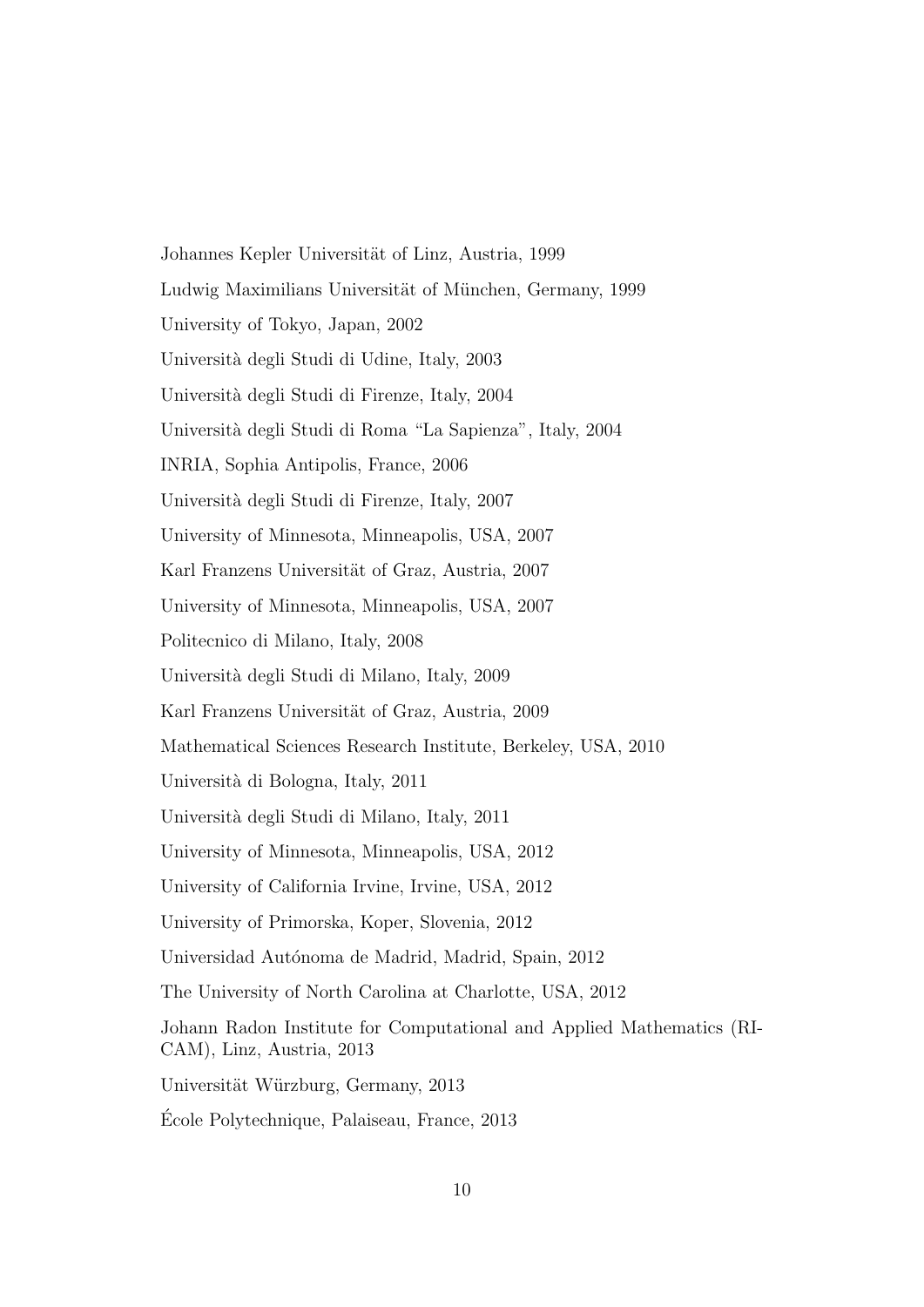Hong Kong Baptist University, Hong Kong, China, 2015

University of Bath, UK, 2017

University of Jyväskylä, Finland, 2017

Universit`a degli Studi di Milano, Italy, 2017

Universit´e de Reims Champagne-Ardenne, France, 2018

Kanazawa University, Japan, 2018

Johann Radon Institute for Computational and Applied Mathematics (RI-CAM), Linz, Austria, 2019

Universit`a degli Studi di Genova, Italy, 2019

### Invited short talks at conferences or invited talks at minisymposia

 $GAMM-Jahrestagung 2000$  (Göttingen, Germany, 2000) at the minisymposium Regularization Methods for Inverse Problems in Differential Equations

Conference on Applied Inverse Problems: Theoretical and Computational Aspects (Montecatini Terme, Italy, 2001) at the minisymposium Determination of Defects from Overdetermined Measurements

Meeting Inverse Problems in Wave Scattering and Impedance Tomography (Oberwolfach, Germany, 2003)

ICIAM03 International Congress on Industrial and Applied Mathematics 2003 (Sydney, Australia, 2003) at the minisymposium Inverse Scattering — The Inverse Obstacle Problem

Meeting Inverse and Direct Problems (Cortona, Italy, 2005)

2006 SIAM Annual Meeting (Boston, USA, 2006) at the minisymposium Inverse Problems for Parabolic Equations

AIP 2007 Conference on Applied Inverse Problems 2007: Theoretical and Computational Aspects (Vancouver, Canada, 2007) at the minisymposium Inverse Problems in Thermal Imaging

AIP 2007 Conference on Applied Inverse Problems 2007: Theoretical and Computational Aspects (Vancouver, Canada, 2007) at the minisymposium Determination of defects from boundary measurements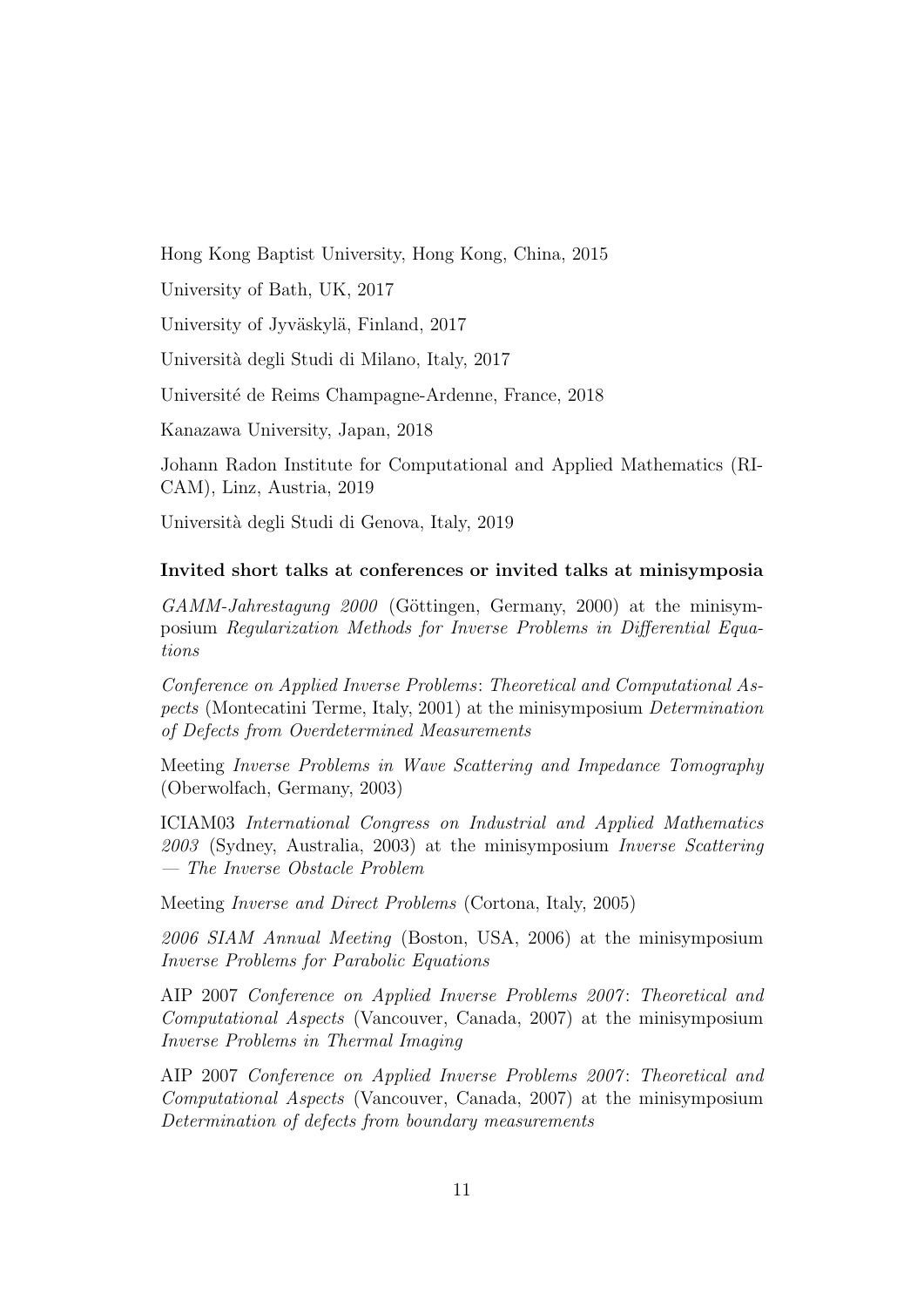AIP 2007 Conference on Applied Inverse Problems 2007: Theoretical and Computational Aspects (Vancouver, Canada, 2007) at the minisymposium Identification of defects and cracks

AIP 2009 Conference on Applied Inverse Problems 2009 (Wien, Austria, 2009) at the minisymposium New Developments in Geometric Inverse Problems

8th AIMS Conference on Dynamical Systems, Differential Equations and Applications (Dresden, Germany, 2010) at the special session Inverse Problems

ICIAM 2011 International Congress on Industrial and Applied Mathematics  $2011$  (Vancouver, Canada, 2011) at the minisymposium Recent Advances in Inverse Problems for Partial Differential Equations

10th AIMS Conference on Dynamical Systems, Differential Equations and Applications (Madrid, Spain, 2014) at the special session Inverse Problems in PDE and Geometry

10th AIMS Conference on Dynamical Systems, Differential Equations and Applications (Madrid, Spain, 2014) at the special session Microlocal Analysis and the Inverse Conductivity Problem

AIP 2015 Applied Inverse Problems Conference (Helsinki, Finland, 2015) at the minisymposium Stability estimates for inverse problems

Workshop Analysis and Numerics of Acoustic and Electromagnetic Problems (Linz, Austria, 2016)

Conference 100 Years of the Radon Transform (Linz, Austria, 2017) at the minisymposium Tomographic Reconstruction of Discontinuous Coefficients

AIP 2019 Applied Inverse Problems Conference (Grenoble, France, 2019) at the minisymposium Computational methods for inverse problems

AIP 2019 Applied Inverse Problems Conference (Grenoble, France, 2019) at the minisymposium Anisotropic inverse problems and asymptotics

### Other professional activities

ACADEMIC YEAR  $2013/14$  – ACADEMIC YEAR  $2016/17$ Member of the Academic Board of the Doctorate School in "Earth Science and Fluid Mechanics" of the Universit`a di Trieste

ACADEMIC YEAR  $2017/18$  – ACADEMIC YEAR  $2019/20$ Member of the Academic Board of the Doctorate School in "Earth Science,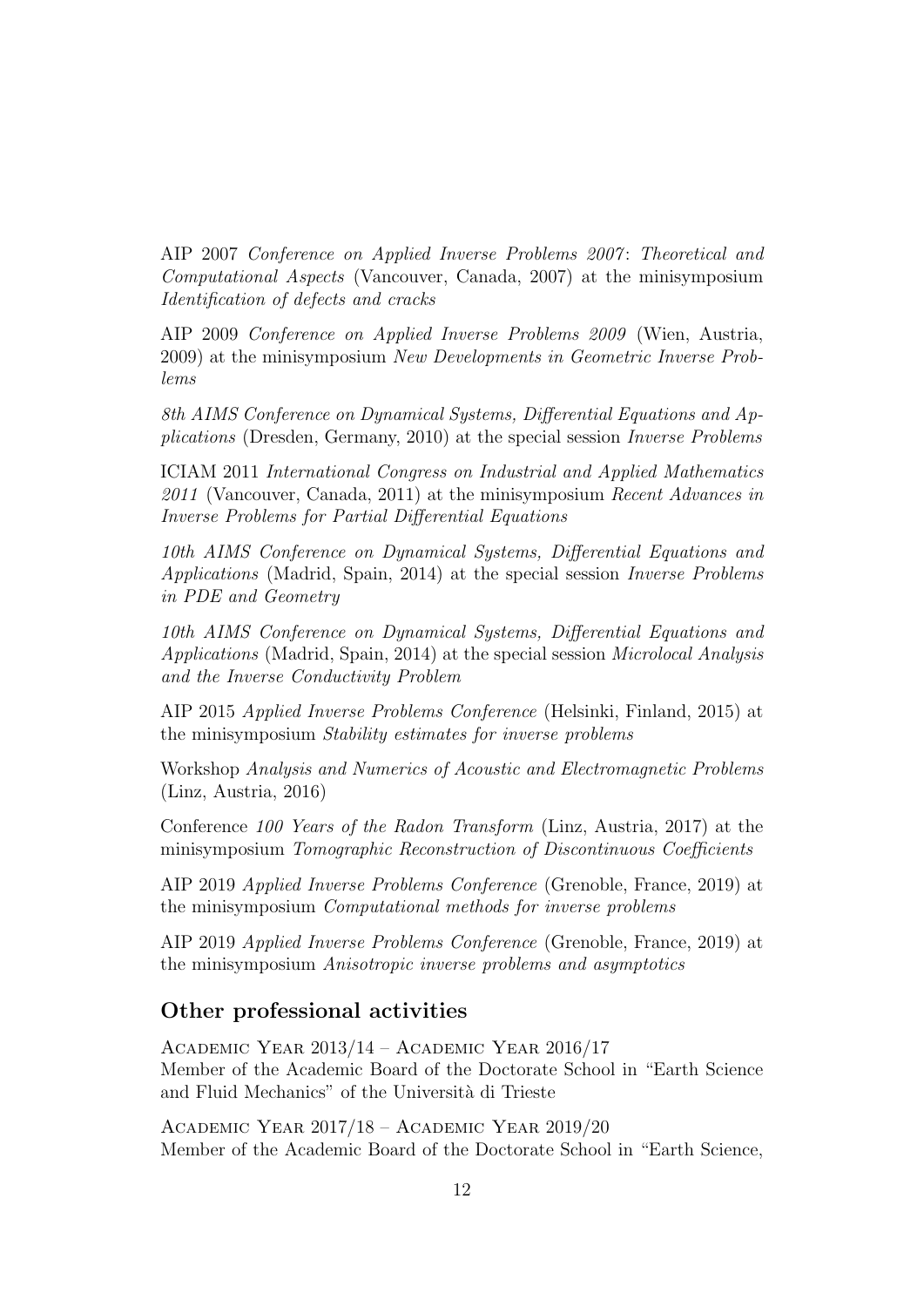Fluid Dynamics, and Mathematics. Interactions and Methods" of the Universit`a degli Studi di Trieste, Italy

Member of the review panel in applied mathematics of the Academy of Finland and the Research Council for Natural Sciences and Engineering for Academy Projects Funding, Academy Research Fellows and Postdoctoral Researchers (September 2016 call, LT16Math3 panel)

Member of the review panel in mathematics of the Academy of Finland (Research Council for Natural Sciences and Engineering) for Academy Projects funding, Academy Projects funding for early-career researchers, Academy Research Fellows and Postdoctoral Researchers (September 2018 call, LT18Math panel)

Referee of a research grant application for the Hertha Firnberg-Program funded by the Austrian Science Fund (FWF) (year 2010)

Referee of a research grant application for the FONDECYT Regular 2018 Grant Competition funded by the Chilean National Science and Technology Commission (CONICYT – Chile)

Referee (rapporteur) for the Ph.D. thesis in Mathématiques appliquées by Mikhail Isaev at Ecole Polytechnique, Palaiseau, France (November 2013) ´

Member of the committee for the evaluation of applications for a two years post doc position at the Dipartimento di Matematica of the Università degli Studi di Milano, call DR 3476/2018 on 15/10/2018.

Member of the committee for the admission procedure to the Doctoral School in Mathematical Sciences of the Universit`a degli Studi di Milano (academic year 2019/2020, XXXV cycle).

Università di Trieste member of the committee for the admission procedure to the fellowships for Master students in Mathematics offered by SISSA, Trieste (years 2010 and 2016)

Referee for the following journals: Inverse Problems, SIAM Journal on Mathematical Analysis, SIAM Journal on Applied Mathematics, SIAM Journal on Numerical Analysis, Inverse Problems and Imaging, Annals of Mathematics, Archive for Rational Mechanics and Analysis, Journal de Mathématiques Pures et Appliquées, Journal of the European Mathematical Society, Transactions of the American Mathematical Society, Communications in Partial Differential Equations, Journal of Differential Equations, Calculus of Variations and Partial Differential Equations, Mathematical Methods in the Ap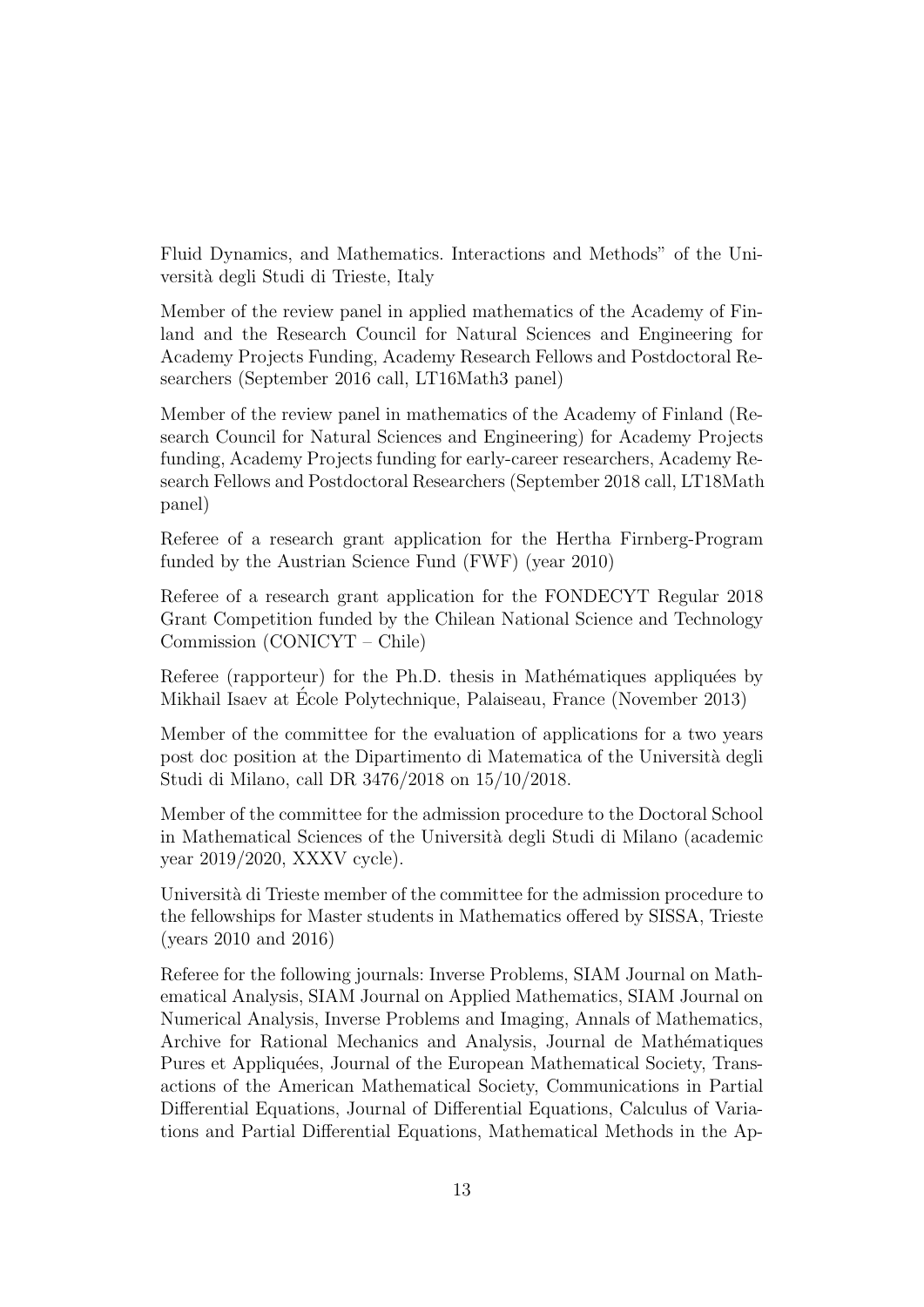plied Sciences, Annali di Matematica Pura e Applicata, Nonlinear Analysis, Numerische Mathematik, ESAIM Mathematical Modelling and Numerical Analysis, International Mathematics Research Notices, Zeitschrift für Analysis und ihre Anwendungen, Applicable Analysis, Communications in Mathematical Sciences, Journal of Mathematical Analysis and Applications, Milan Journal of Mathematics, Journal of Mathematical Physics, Journal of Inverse and Ill-Posed Problems, Rendiconti dell'Istituto di Matematica dell'Universit`a di Trieste, Inverse Problems in Science and Engineering, Analysis and Mathematical Physics, Applied Numerical Mathematics

### Student advisor

### Master thesis in Mathematics

Alice Cherini (Universit`a di Trieste, 2008/09) Giulia Fonda (Universit`a di Trieste, 2009/10) Cristiano Guida (Universit`a di Trieste, 2009/10) Giorgio Menegatti (Università di Trieste, 2011/12) Michele Petrini (Università di Trieste, 2012/13) Anna Dessenibus (Universit`a di Trieste, 2014/15) Alessandro Felisi (Universit`a di Milano, 2019/20) Matteo Fornoni (Universit`a di Milano, 2019/20)

#### First degree thesis in Mathematics

Deborah Agbedjro (Universit`a di Trieste, 2006/07)

Giulia Fonda (Universit`a di Trieste, 2007/08)

Gaia Pavoni (Universit`a di Trieste, 2007/08)

Irene Ferro-Casagrande (Universit`a di Trieste, 2009/10)

Giulia Favaro (Universit`a di Trieste, 2011/12)

#### Internship for the master degree in Mathematics

Giovanno Marcelo Renato Cárdenas (Università di Trieste, 2012/13) Fabio Pezzolo (Universit`a di Trieste, 2017/18)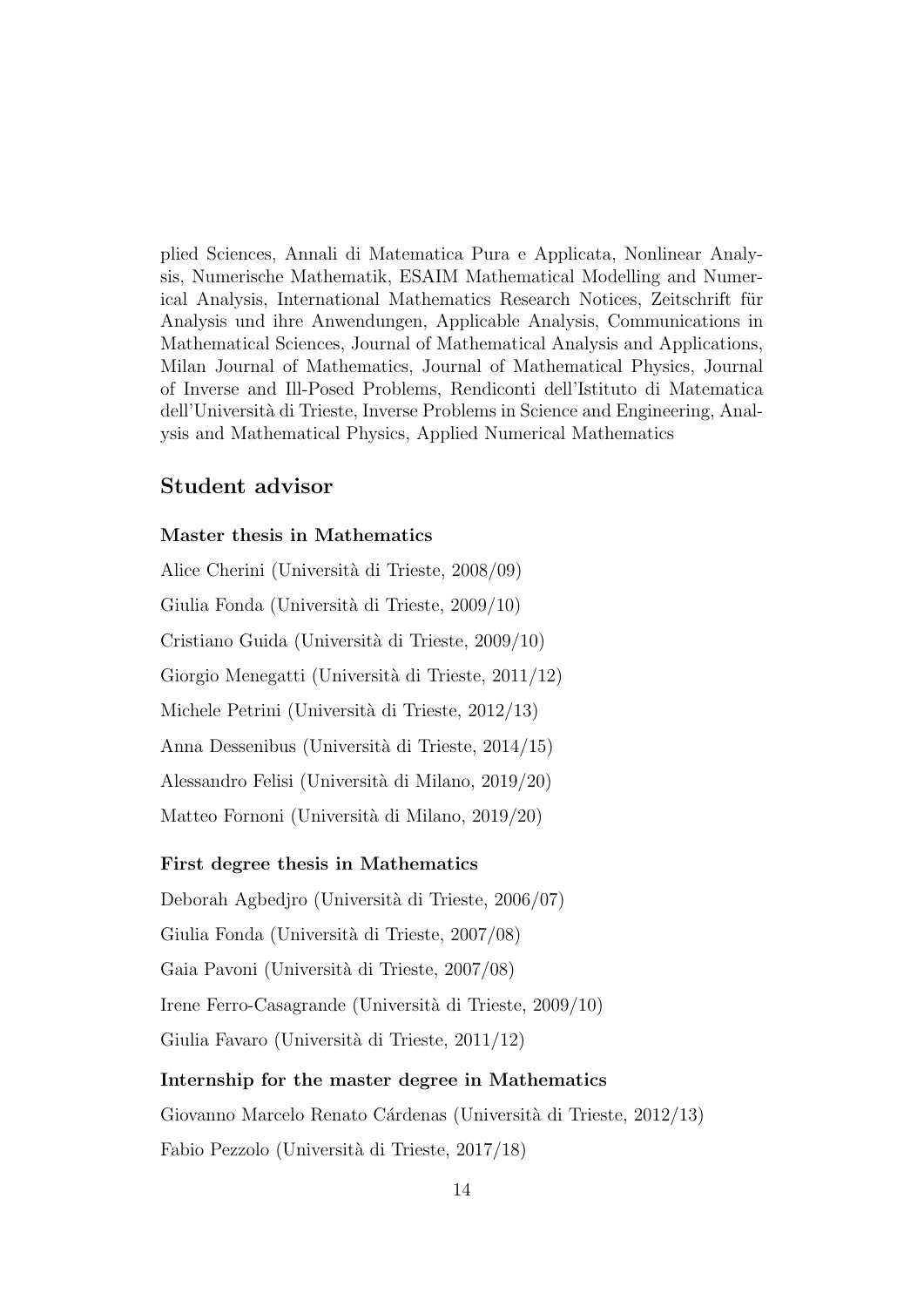### Courses

FALL 2000 TERM (University of Minnesota, Minneapolis, USA) MATH 1142 Short Calculus Spring 2001 Term (University of Minnesota, Minneapolis, USA) MATH 1142 Short Calculus MATH 1151 Precalculus II ACADEMIC YEAR 2006–2007 (Università di Trieste) Analisi 5 (Corso di Laurea in Matematica, 6 ECTS) FALL 2007 TERM (University of Minnesota, Minneapolis, USA) MATH 2374 IT Multivariable Calculus and Vector Analysis ACADEMIC YEAR 2007–2008 (Università di Trieste) Elementi di Analisi Superiore (Corso di Laurea in Fisica, 6 ECTS) ACADEMIC YEAR 2008–2009 (Università di Trieste) Analisi Matematica II (Corso di Laurea in Fisica, 9 ECTS) ACADEMIC YEAR 2009–2010 (Università di Trieste) Analisi Matematica II (Corso di Laurea in Fisica, 9 ECTS) ACADEMIC YEAR 2010–2011 (Università di Trieste) Analisi Matematica II (Corso di Laurea in Fisica, 9 ECTS) ACADEMIC YEAR 2011–2012 (Università di Trieste) Analisi Superiore 2 (Corso di Laurea Magistrale in Matematica, 6 ECTS) Analisi Matematica II - part B (Corso di Laurea in Fisica, 6 ECTS) ACADEMIC YEAR 2012–2013 (Università di Trieste) Analisi Superiore 2 (Corso di Laurea Magistrale in Matematica, 6 ECTS) Equazioni Differenziali (Corso di Laurea Magistrale in Matematica, 6 ECTS) ACADEMIC YEAR 2013–2014 (Università di Trieste) Analisi Superiore 2 (Corso di Laurea Magistrale in Matematica, 6 ECTS)

Analisi Matematica II - part B (Corso di Laurea in Fisica, 9 ECTS)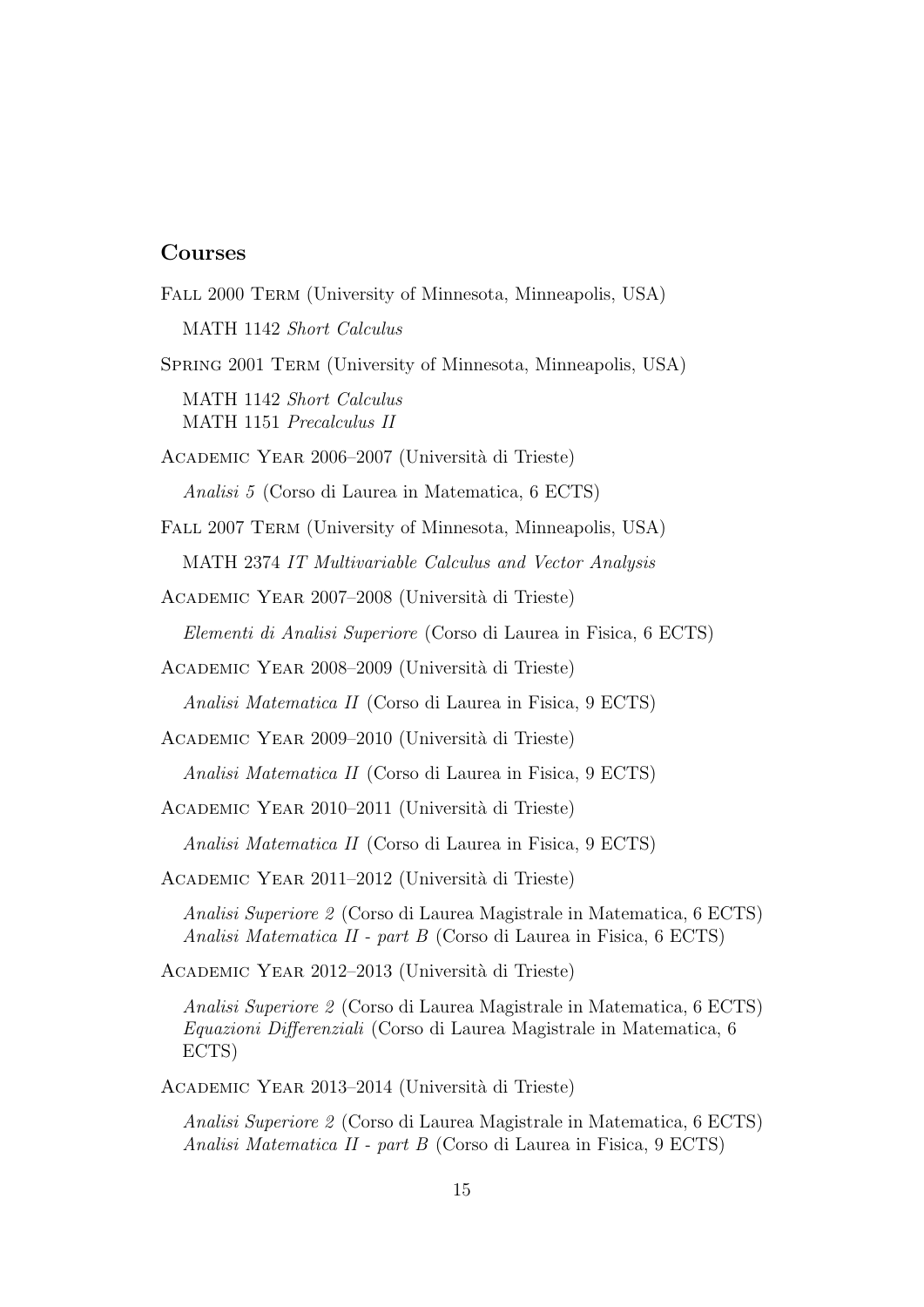ACADEMIC YEAR 2014–2015 (Università di Trieste)

Analisi Superiore 2 (Corso di Laurea Magistrale in Matematica, 6 ECTS) Analisi Matematica II - part B (Corso di Laurea in Fisica, 9 ECTS)

ACADEMIC YEAR 2015–2016 (Università di Trieste)

Analisi Superiore 2 (Corso di Laurea Magistrale in Matematica, 6 ECTS) Analisi Matematica II - part B (Corso di Laurea in Fisica, 9 ECTS)

ACADEMIC YEAR 2016–2017 (Università di Trieste)

Analisi Superiore 2 (Corso di Laurea Magistrale in Matematica, 6 ECTS) Analisi Matematica II - part B (Corso di Laurea in Fisica, 9 ECTS)

ACADEMIC YEAR 2017–2018 (Università di Trieste)

Analisi Superiore 2 - part A (Corso di Laurea Magistrale in Matematica, 2 ECTS)

Analisi 3 - modulo A (Corso di Laurea in Matematica, 6 ECTS) Analisi Matematica II - part A (Corso di Laurea in Fisica, 9 ECTS)

ACADEMIC YEAR 2018–2019 (Università di Milano)

Analisi Matematica 1 (Corso di Laurea in Fisica, 5 ECTS) Matematica del Continuo (Corso di Laurea in Informatica per la Comunicazione Digitale, 8 ECTS)

ACADEMIC YEAR 2019–2020 (Università di Milano)

Analisi Matematica 1 (Corso di Laurea in Matematica, 5 ECTS) Matematica del Continuo (Corso di Laurea in Informatica per la Comunicazione Digitale, 8 ECTS)

ACADEMIC YEAR 2020–2021 (Università di Milano)

Analisi Matematica 1 (Corso di Laurea in Matematica, 5 ECTS) Matematica del Continuo (Corso di Laurea in Informatica per la Comunicazione Digitale, 8 ECTS)

ACADEMIC YEAR 2020–2021 (Università di Pavia)

Analisi Matematica 2 (Corso di Laurea in Ingegneria Elettronica e Informatica, 3 ECTS)

ACADEMIC YEAR 2021–2022 (Università di Pavia)

Calculus (Bachelor of Science in Artificial Intelligence, 12 ECTS)